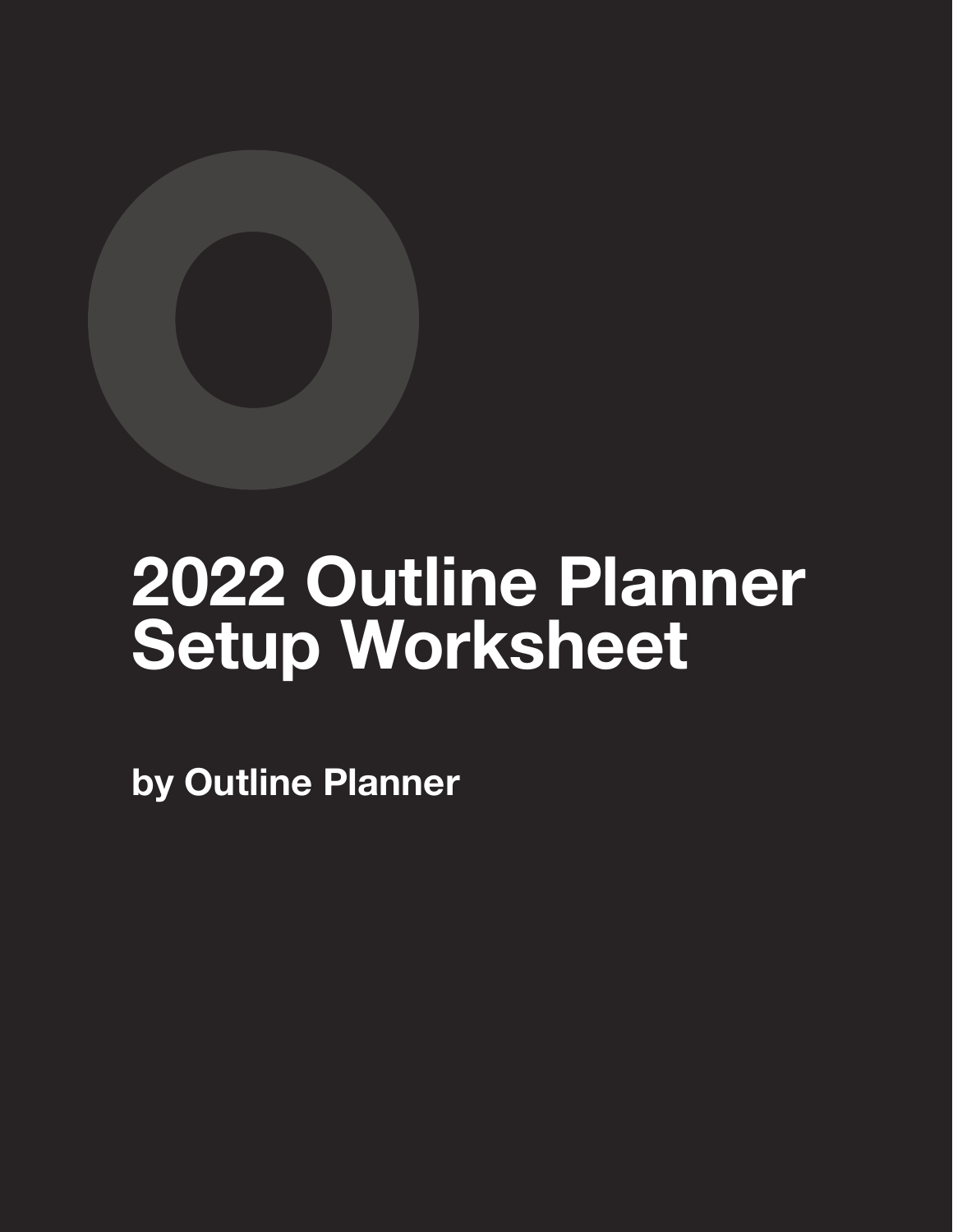## **Make the 2022 Outline Planner YOURS**

This worksheet will help you get clarity on your planning needs to understand how to customize your 2022 outline planner.

| <b>STEP-BY-STEP CHECKLIST</b>                                                                 |
|-----------------------------------------------------------------------------------------------|
| A. Get clarity on your planning needs:                                                        |
| list the type of notes you'll take on a yearly, monthly, weekly, daily or<br>ocassional basis |
| decide what templates you need for that (only if you need them!)                              |
| B. Customize the planning section:                                                            |
| go to the extra templates section and tag all page templates that                             |
| answer to your needs. Tag them with "monthly", "weekly", "daily" or                           |
| "Notebook" to know where you'll place them.                                                   |
| add the tagged extra templates to the planning section                                        |
| C. Customize the built-in color notebooks:                                                    |
| add titles to the color notebooks (leave a few notebooks empty for                            |
| future needs throught the new year)                                                           |
| name the sub-categories for each notebook                                                     |
| add the tagged extra templates to notebooks' sub-categories                                   |
| D. Customize the app                                                                          |
|                                                                                               |

**Keep it simple. Write only the notes you need. Use only the page templates that are useful to you. Sometimes, a simple lined page is enough.**

...: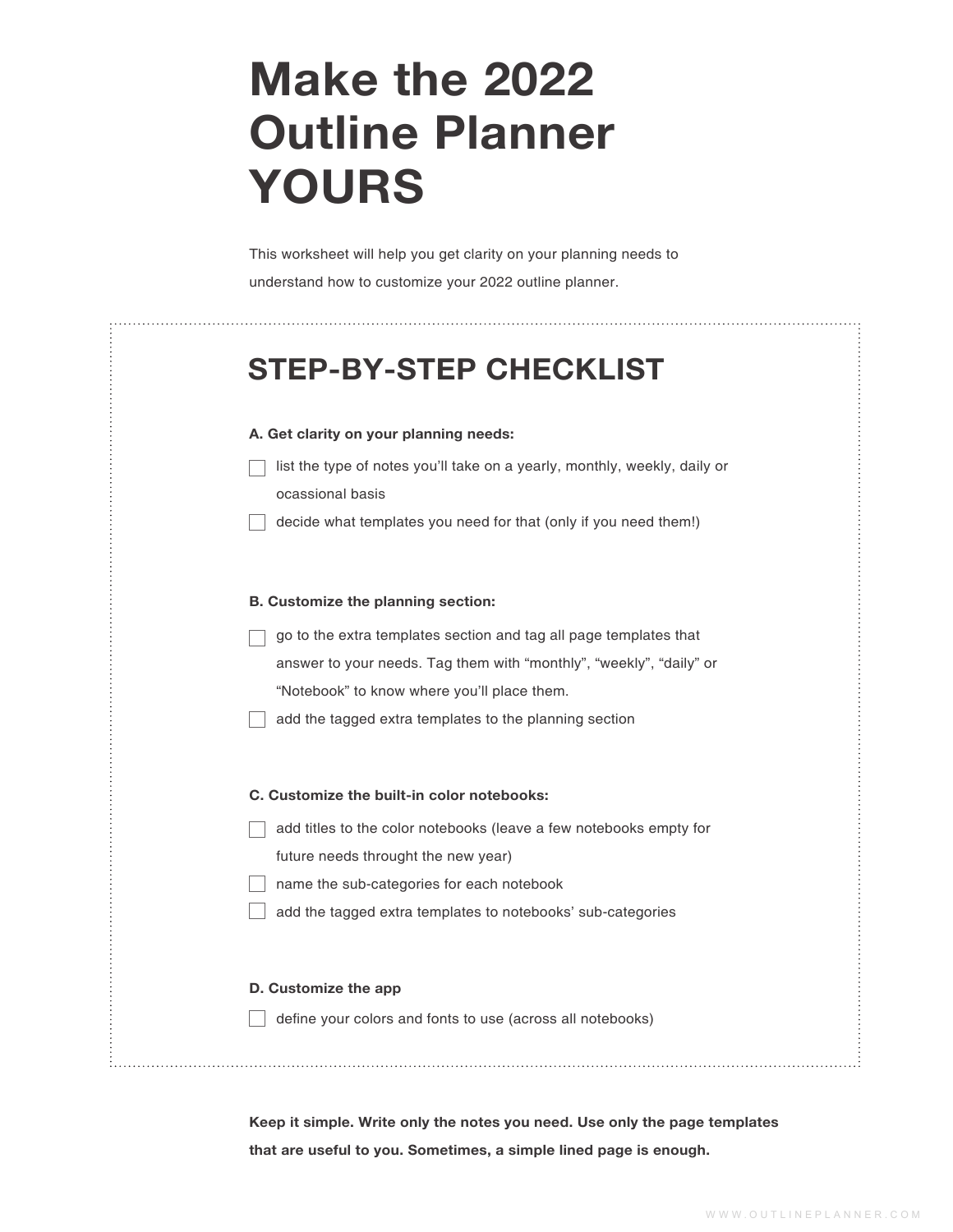## **2022 Outline Planner Goals**

| Why do I use the Outline Planner?      |                                          |
|----------------------------------------|------------------------------------------|
|                                        |                                          |
|                                        |                                          |
|                                        |                                          |
|                                        |                                          |
|                                        |                                          |
|                                        |                                          |
|                                        |                                          |
|                                        |                                          |
| What kind of notes do I need to take:  | How important are these notes?           |
|                                        | $1 \ 2 \ 3 \ 4 \ 5 \ 6 \ 7 \ 8 \ 9 \ 10$ |
|                                        |                                          |
| About my personal plans                |                                          |
|                                        |                                          |
| About my health                        |                                          |
|                                        |                                          |
| About my family / dear ones            |                                          |
| About my friends / social life         |                                          |
|                                        |                                          |
| About my career / business             |                                          |
|                                        |                                          |
|                                        |                                          |
|                                        |                                          |
|                                        |                                          |
|                                        |                                          |
|                                        |                                          |
|                                        |                                          |
|                                        |                                          |
|                                        |                                          |
| Will I use particular colors or fonts? |                                          |
|                                        |                                          |
|                                        |                                          |
|                                        |                                          |
|                                        |                                          |
|                                        |                                          |
|                                        |                                          |
|                                        |                                          |
|                                        |                                          |
|                                        |                                          |
|                                        |                                          |
|                                        |                                          |
|                                        |                                          |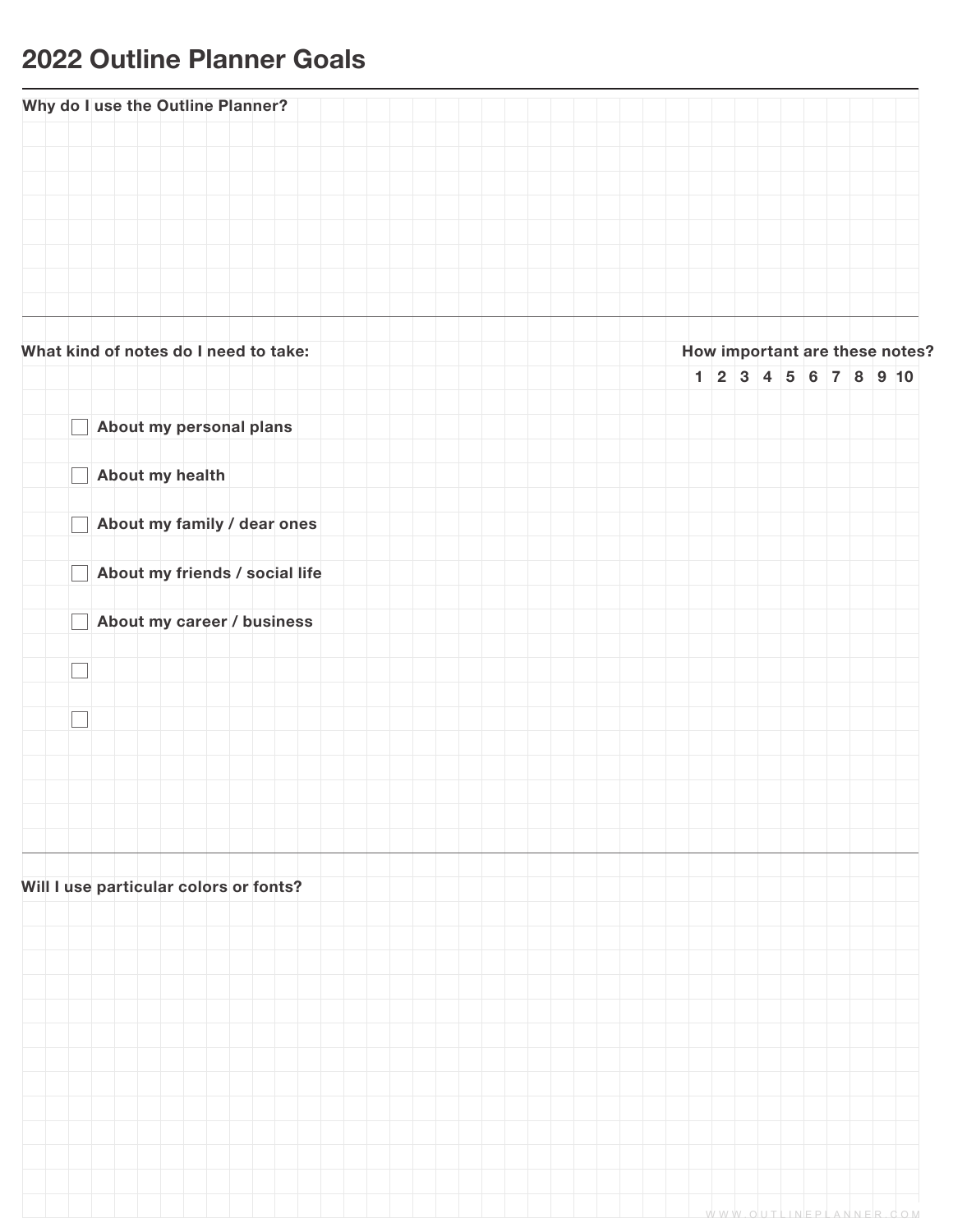#### **ESSENTIAL NOTES TO HAVE**

#### **In which section of my planner does it make sense to have them? Where will I usually look for them?**

| My life / health / business will be full of chaos without these notes: | YEARLY | MONTHLY WEEKLY | DAILY | NOTEBOOK |
|------------------------------------------------------------------------|--------|----------------|-------|----------|
|                                                                        |        |                |       |          |
|                                                                        |        |                |       |          |
|                                                                        |        |                |       |          |
|                                                                        |        |                |       |          |
|                                                                        |        |                |       |          |
|                                                                        |        |                |       |          |
|                                                                        |        |                |       |          |
|                                                                        |        |                |       |          |
|                                                                        |        |                |       |          |
|                                                                        |        |                |       |          |
|                                                                        |        |                |       |          |
|                                                                        |        |                |       |          |
|                                                                        |        |                |       |          |
|                                                                        |        |                |       |          |
|                                                                        |        |                |       |          |
|                                                                        |        |                |       |          |
|                                                                        |        |                |       |          |
|                                                                        |        |                |       |          |
|                                                                        |        |                |       |          |
|                                                                        |        |                |       |          |
|                                                                        |        |                |       |          |
|                                                                        |        |                |       |          |
|                                                                        |        |                |       |          |
|                                                                        |        |                |       |          |
|                                                                        |        |                |       |          |
|                                                                        |        |                |       |          |
|                                                                        |        |                |       |          |
|                                                                        |        |                |       |          |
|                                                                        |        |                |       |          |
|                                                                        |        |                |       |          |
|                                                                        |        |                |       |          |
|                                                                        |        |                |       |          |
|                                                                        |        |                |       |          |
|                                                                        |        |                |       |          |
|                                                                        |        |                |       |          |
|                                                                        |        |                |       |          |
|                                                                        |        |                |       |          |
|                                                                        |        |                |       |          |
|                                                                        |        |                |       |          |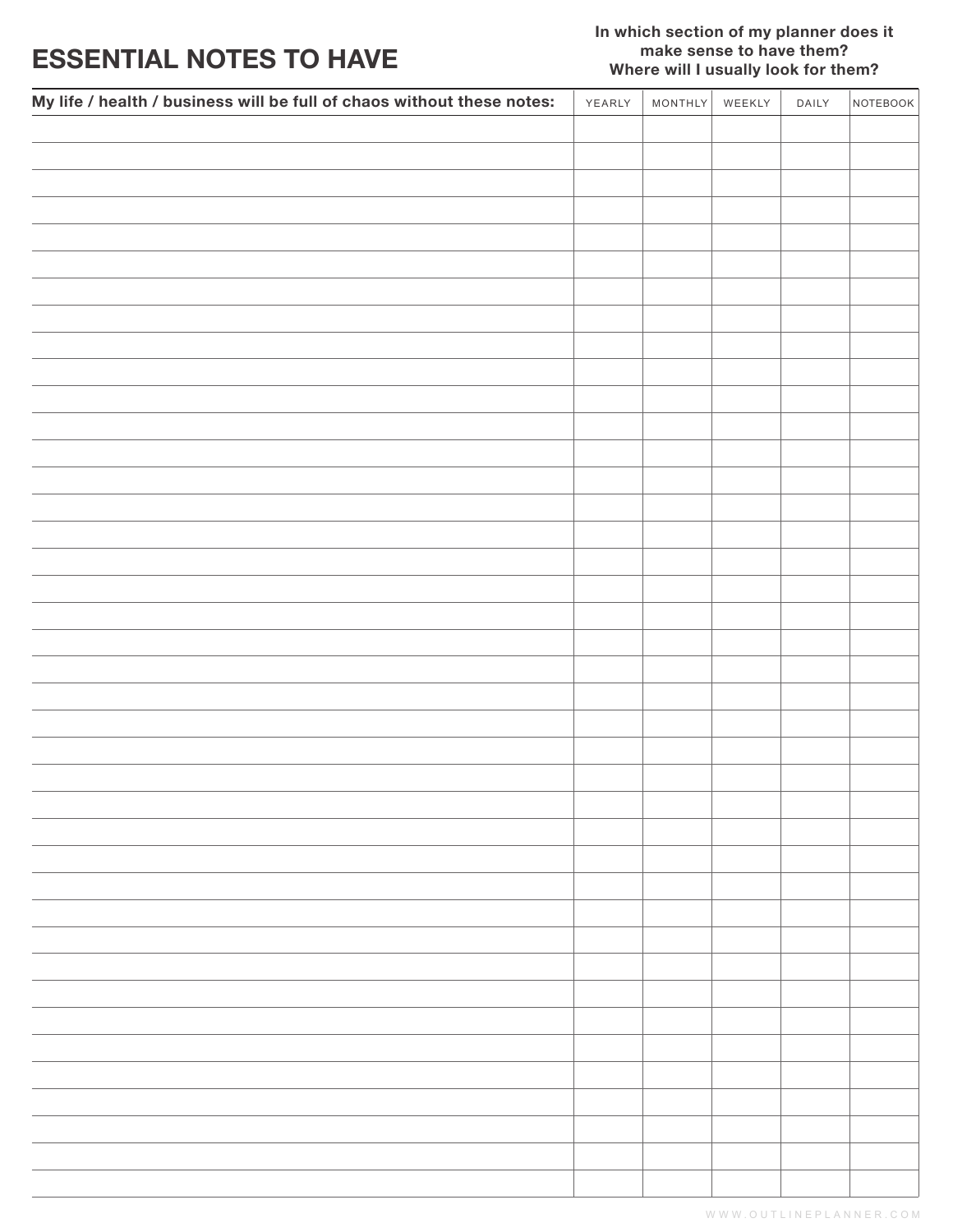#### **RELEVANT NOTES TO HAVE**

#### **In which section of my planner does it make sense to have them? Where will I usually look for them?**

| I could be more productive, and get better clarity with these notes: | YEARLY | MONTHLY | WEEKLY | DAILY | NOTEBOOK |
|----------------------------------------------------------------------|--------|---------|--------|-------|----------|
|                                                                      |        |         |        |       |          |
|                                                                      |        |         |        |       |          |
|                                                                      |        |         |        |       |          |
|                                                                      |        |         |        |       |          |
|                                                                      |        |         |        |       |          |
|                                                                      |        |         |        |       |          |
|                                                                      |        |         |        |       |          |
|                                                                      |        |         |        |       |          |
|                                                                      |        |         |        |       |          |
|                                                                      |        |         |        |       |          |
|                                                                      |        |         |        |       |          |
|                                                                      |        |         |        |       |          |
|                                                                      |        |         |        |       |          |
|                                                                      |        |         |        |       |          |
|                                                                      |        |         |        |       |          |
|                                                                      |        |         |        |       |          |
|                                                                      |        |         |        |       |          |
|                                                                      |        |         |        |       |          |
|                                                                      |        |         |        |       |          |
|                                                                      |        |         |        |       |          |
|                                                                      |        |         |        |       |          |
|                                                                      |        |         |        |       |          |
|                                                                      |        |         |        |       |          |
|                                                                      |        |         |        |       |          |
|                                                                      |        |         |        |       |          |
|                                                                      |        |         |        |       |          |
|                                                                      |        |         |        |       |          |
|                                                                      |        |         |        |       |          |
|                                                                      |        |         |        |       |          |
|                                                                      |        |         |        |       |          |
|                                                                      |        |         |        |       |          |
|                                                                      |        |         |        |       |          |
|                                                                      |        |         |        |       |          |
|                                                                      |        |         |        |       |          |
|                                                                      |        |         |        |       |          |
|                                                                      |        |         |        |       |          |
|                                                                      |        |         |        |       |          |
|                                                                      |        |         |        |       |          |
|                                                                      |        |         |        |       |          |
|                                                                      |        |         |        |       |          |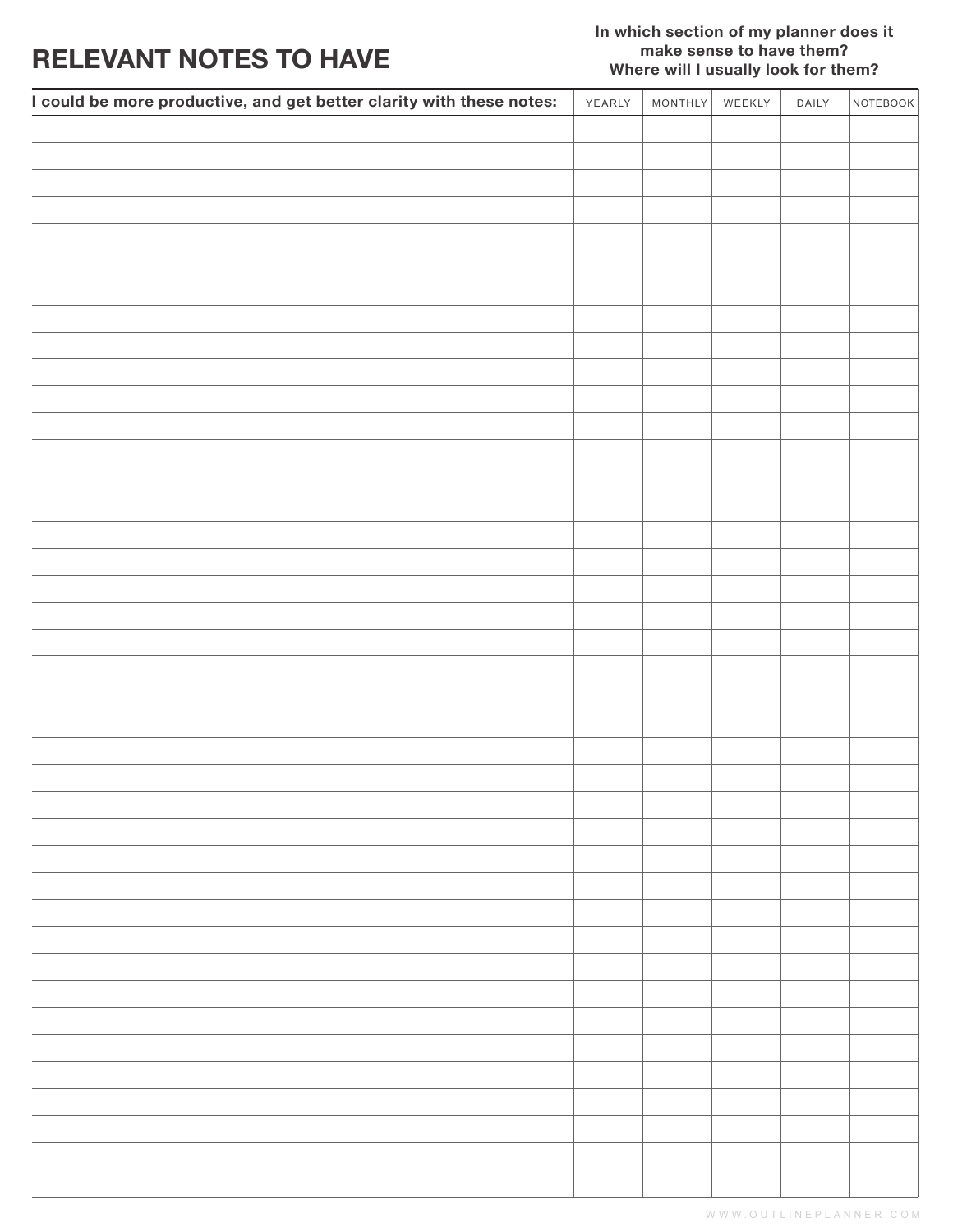#### **NICE TO HAVE NOTES**

#### **In which section of my planner does it make sense to have them? Where will I usually look for them?**

| I'd love to nurture my mind and soul with these notes: | YEARLY | MONTHLY | WEEKLY | DAILY | NOTEBOOK |
|--------------------------------------------------------|--------|---------|--------|-------|----------|
|                                                        |        |         |        |       |          |
|                                                        |        |         |        |       |          |
|                                                        |        |         |        |       |          |
|                                                        |        |         |        |       |          |
|                                                        |        |         |        |       |          |
|                                                        |        |         |        |       |          |
|                                                        |        |         |        |       |          |
|                                                        |        |         |        |       |          |
|                                                        |        |         |        |       |          |
|                                                        |        |         |        |       |          |
|                                                        |        |         |        |       |          |
|                                                        |        |         |        |       |          |
|                                                        |        |         |        |       |          |
|                                                        |        |         |        |       |          |
|                                                        |        |         |        |       |          |
|                                                        |        |         |        |       |          |
|                                                        |        |         |        |       |          |
|                                                        |        |         |        |       |          |
|                                                        |        |         |        |       |          |
|                                                        |        |         |        |       |          |
|                                                        |        |         |        |       |          |
|                                                        |        |         |        |       |          |
|                                                        |        |         |        |       |          |
|                                                        |        |         |        |       |          |
|                                                        |        |         |        |       |          |
|                                                        |        |         |        |       |          |
|                                                        |        |         |        |       |          |
|                                                        |        |         |        |       |          |
|                                                        |        |         |        |       |          |
|                                                        |        |         |        |       |          |
|                                                        |        |         |        |       |          |
|                                                        |        |         |        |       |          |
|                                                        |        |         |        |       |          |
|                                                        |        |         |        |       |          |
|                                                        |        |         |        |       |          |
|                                                        |        |         |        |       |          |
|                                                        |        |         |        |       |          |
|                                                        |        |         |        |       |          |
|                                                        |        |         |        |       |          |
|                                                        |        |         |        |       |          |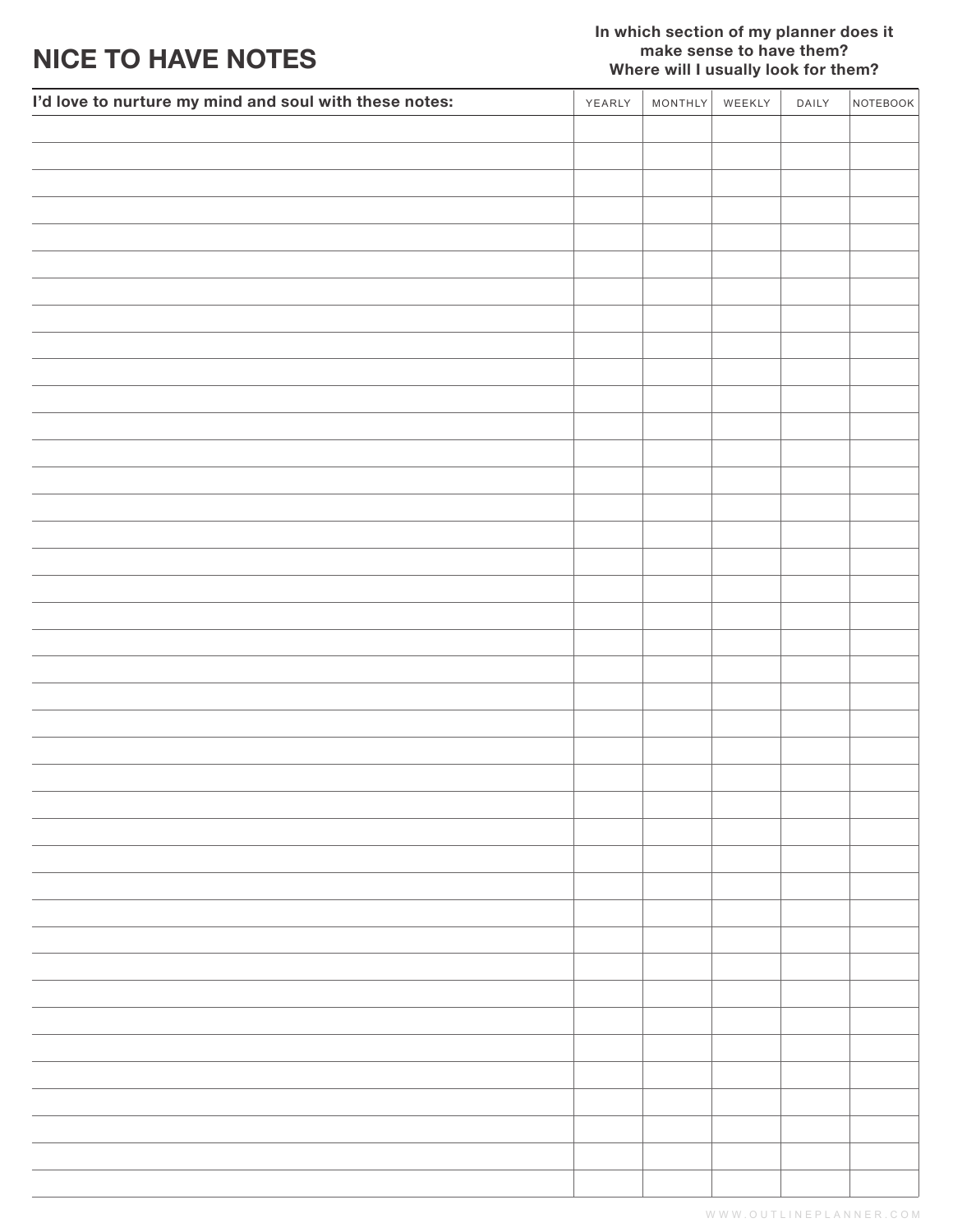### **Yearly pages**

| 1   2022 Calendar page / Calendar Overview | 2   2022 Outline page                             |
|--------------------------------------------|---------------------------------------------------|
| <b>CONTENT TO ADD ON THIS PAGE:</b>        | <b>CONTENT TO ADD ON THIS PAGE:</b>               |
|                                            |                                                   |
|                                            |                                                   |
|                                            |                                                   |
|                                            |                                                   |
|                                            |                                                   |
|                                            |                                                   |
|                                            |                                                   |
| TEMPLATES TO INCLUDE AFTER THIS PAGE:      | TEMPLATES TO INCLUDE AFTER THIS PAGE:             |
|                                            |                                                   |
|                                            |                                                   |
|                                            |                                                   |
| 3   Yearly money page                      | 4   Yearly tracking page                          |
| <b>CONTENT TO ADD ON THIS PAGE:</b>        | <b>CONTENT TO ADD ON THIS PAGE:</b>               |
|                                            |                                                   |
|                                            |                                                   |
|                                            |                                                   |
|                                            |                                                   |
|                                            |                                                   |
|                                            |                                                   |
|                                            |                                                   |
|                                            |                                                   |
| TEMPLATES TO INCLUDE AFTER THIS PAGE:      | TEMPLATES TO INCLUDE AFTER THIS PAGE:             |
|                                            |                                                   |
|                                            |                                                   |
|                                            |                                                   |
| 5   Yearly One-Win-A-Month                 | 6   End of Year review page (3-6-9-month reviews) |
| <b>CONTENT TO ADD ON THIS PAGE:</b>        | <b>CONTENT TO ADD ON THIS PAGE:</b>               |
|                                            |                                                   |
|                                            |                                                   |
|                                            |                                                   |
|                                            |                                                   |
|                                            |                                                   |
|                                            |                                                   |
|                                            |                                                   |
| TEMPLATES TO INCLUDE AFTER THIS PAGE:      | TEMPLATES TO INCLUDE AFTER THIS PAGE:             |
|                                            |                                                   |
|                                            |                                                   |
|                                            |                                                   |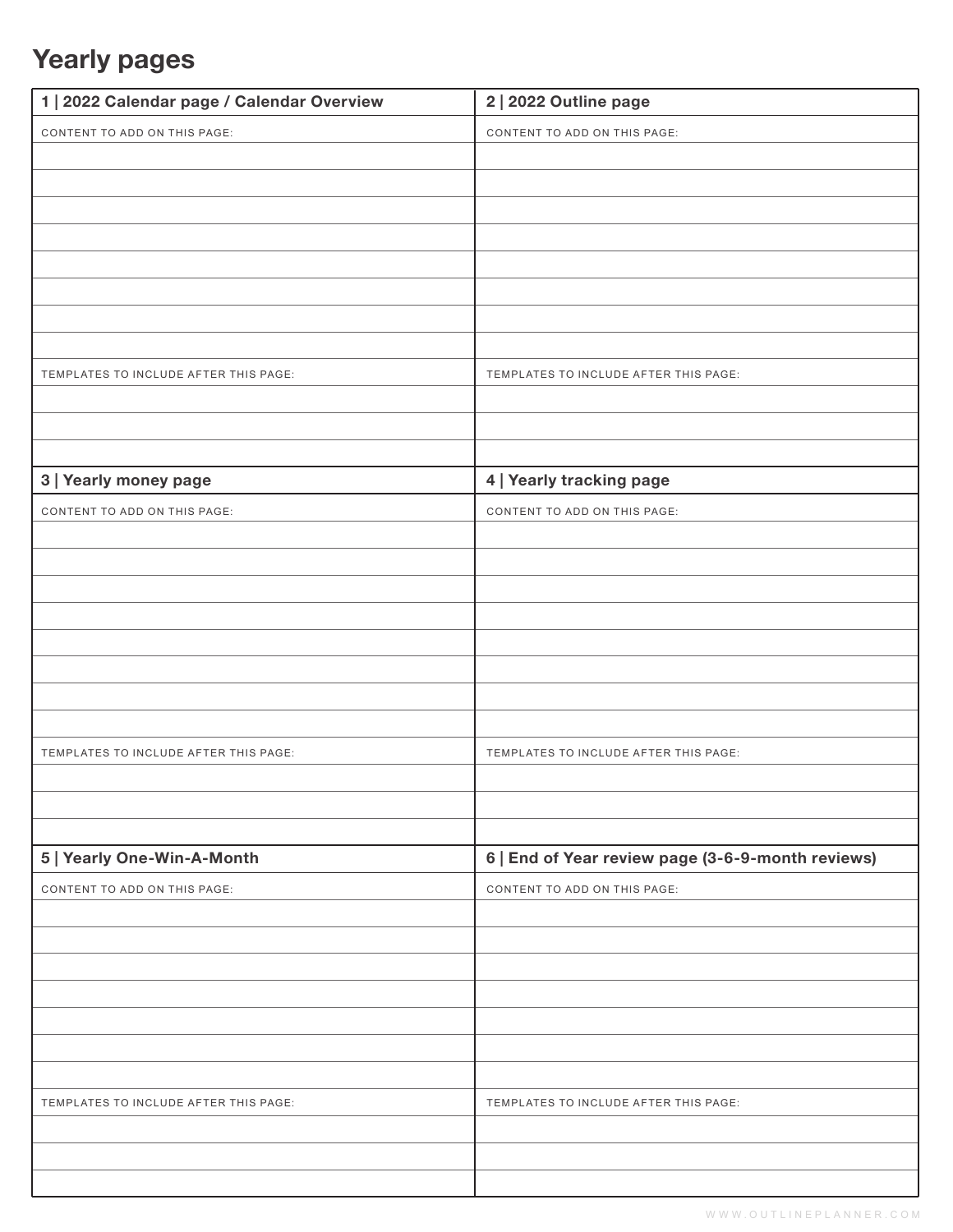## **Monthly pages**

| 1   Monthly calendar & planning page  | 2   Monthly money page                |
|---------------------------------------|---------------------------------------|
| CONTENT TO ADD ON THIS PAGE:          | CONTENT TO ADD ON THIS PAGE:          |
|                                       |                                       |
|                                       |                                       |
|                                       |                                       |
|                                       |                                       |
|                                       |                                       |
|                                       |                                       |
|                                       |                                       |
|                                       |                                       |
|                                       |                                       |
|                                       |                                       |
|                                       |                                       |
|                                       |                                       |
|                                       |                                       |
|                                       |                                       |
| TEMPLATES TO INCLUDE AFTER THIS PAGE: | TEMPLATES TO INCLUDE AFTER THIS PAGE: |
|                                       |                                       |
|                                       |                                       |
|                                       |                                       |
| 3   Monthly tracking page             | 4   Monthly One-Win-A-Day page        |
| <b>CONTENT TO ADD ON THIS PAGE:</b>   | CONTENT TO ADD ON THIS PAGE:          |
|                                       |                                       |
|                                       |                                       |
|                                       |                                       |
|                                       |                                       |
|                                       |                                       |
|                                       | TEMPLATES TO INCLUDE AFTER THIS PAGE: |
|                                       |                                       |
|                                       |                                       |
|                                       |                                       |
|                                       | 5   Monthly review page               |
|                                       | CONTENT TO ADD ON THIS PAGE:          |
|                                       |                                       |
|                                       |                                       |
|                                       |                                       |
|                                       |                                       |
| TEMPLATES TO INCLUDE AFTER THIS PAGE: | TEMPLATES TO INCLUDE AFTER THIS PAGE: |
|                                       |                                       |
|                                       |                                       |
|                                       |                                       |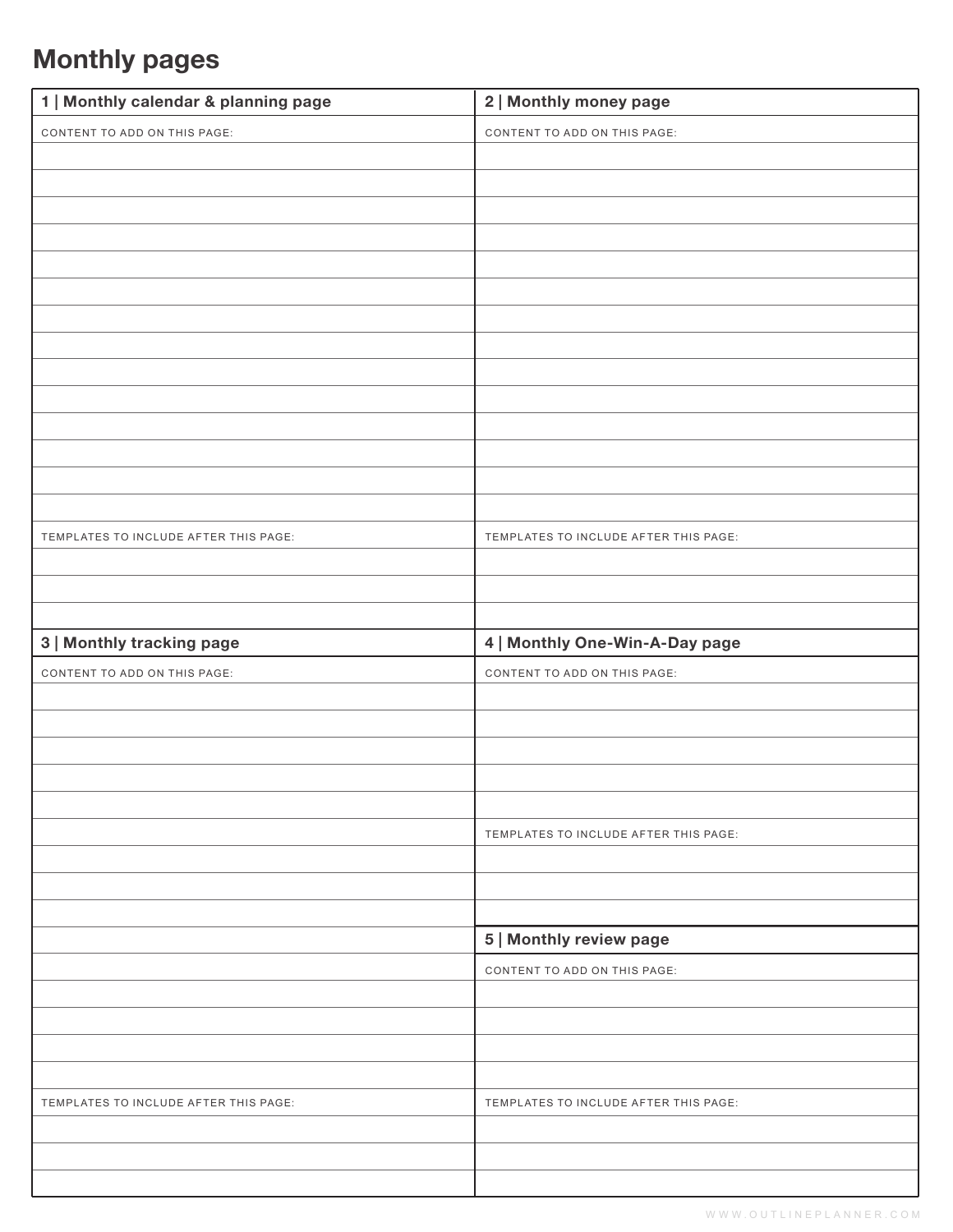## **Weekly pages**

| 1   Weekly planning page              | 2   Weekly ideas / brainstorming page |
|---------------------------------------|---------------------------------------|
| CONTENT TO ADD ON THIS PAGE:          | CONTENT TO ADD ON THIS PAGE:          |
|                                       |                                       |
|                                       |                                       |
|                                       |                                       |
|                                       |                                       |
|                                       |                                       |
|                                       |                                       |
|                                       |                                       |
|                                       |                                       |
|                                       |                                       |
|                                       |                                       |
|                                       |                                       |
|                                       |                                       |
|                                       |                                       |
|                                       |                                       |
| TEMPLATES TO INCLUDE AFTER THIS PAGE: | TEMPLATES TO INCLUDE AFTER THIS PAGE: |
|                                       |                                       |
|                                       |                                       |
|                                       |                                       |
| 3   Weekly meal plan page             | 4   Weekly results page               |
| CONTENT TO ADD ON THIS PAGE:          | CONTENT TO ADD ON THIS PAGE:          |
|                                       |                                       |
|                                       |                                       |
|                                       |                                       |
|                                       |                                       |
|                                       |                                       |
|                                       |                                       |
|                                       |                                       |
|                                       |                                       |
|                                       |                                       |
|                                       |                                       |
|                                       |                                       |
|                                       |                                       |
|                                       |                                       |
|                                       |                                       |
|                                       |                                       |
| TEMPLATES TO INCLUDE AFTER THIS PAGE: | TEMPLATES TO INCLUDE AFTER THIS PAGE: |
|                                       |                                       |
|                                       |                                       |
|                                       |                                       |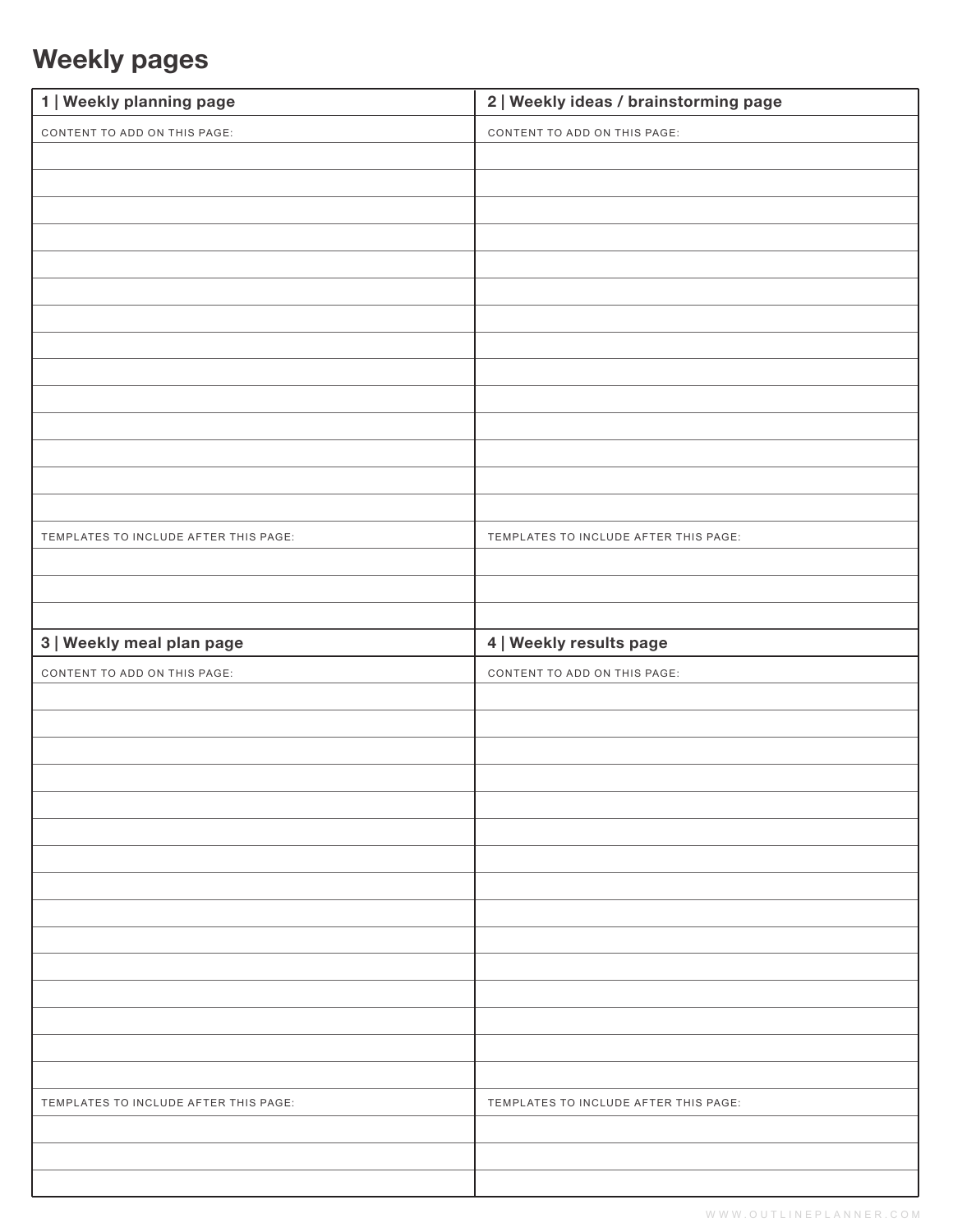## **Daily pages**

| 1   Daily planning page               | 2   Daily life notes                  |
|---------------------------------------|---------------------------------------|
| CONTENT TO ADD ON THIS PAGE:          | CONTENT TO ADD ON THIS PAGE:          |
|                                       |                                       |
|                                       |                                       |
|                                       |                                       |
|                                       |                                       |
|                                       |                                       |
|                                       |                                       |
|                                       |                                       |
|                                       |                                       |
|                                       |                                       |
|                                       |                                       |
|                                       |                                       |
|                                       |                                       |
|                                       |                                       |
|                                       |                                       |
| TEMPLATES TO INCLUDE AFTER THIS PAGE: | TEMPLATES TO INCLUDE AFTER THIS PAGE: |
|                                       |                                       |
|                                       |                                       |
|                                       |                                       |
| 3   Daily work notes                  |                                       |
| CONTENT TO ADD ON THIS PAGE:          |                                       |
|                                       |                                       |
|                                       |                                       |
|                                       |                                       |
|                                       |                                       |
|                                       |                                       |
|                                       |                                       |
|                                       |                                       |
|                                       |                                       |
|                                       |                                       |
|                                       |                                       |
|                                       |                                       |
|                                       |                                       |
|                                       |                                       |
|                                       |                                       |
|                                       |                                       |
|                                       |                                       |
| TEMPLATES TO INCLUDE AFTER THIS PAGE: |                                       |
|                                       |                                       |
|                                       |                                       |
|                                       |                                       |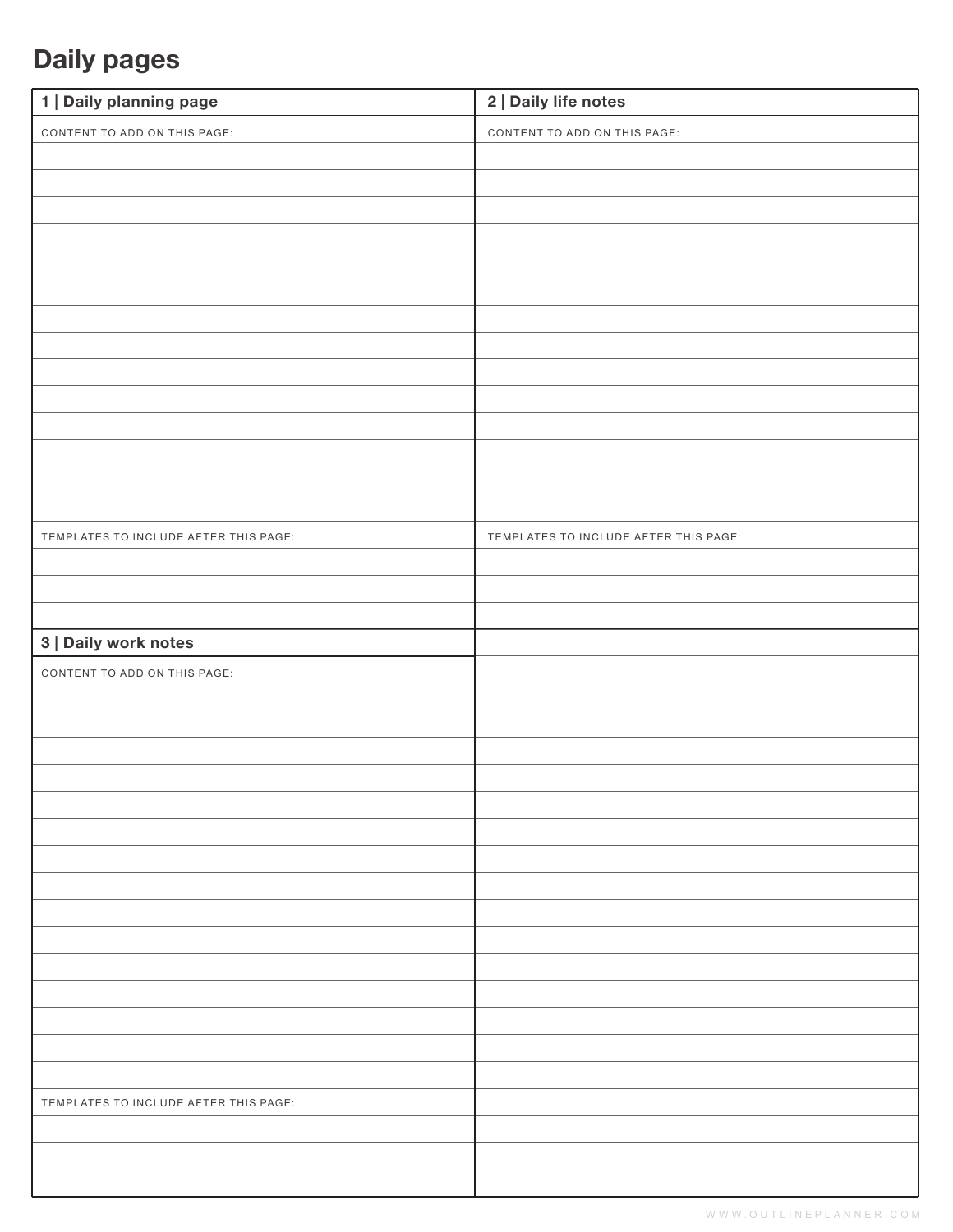#### **Notebooks**

| 1                                         | 2                                         |
|-------------------------------------------|-------------------------------------------|
| CONTENT FOR THE 12 CATEGORIES / SECTIONS: | CONTENT FOR THE 12 CATEGORIES / SECTIONS: |
|                                           |                                           |
|                                           |                                           |
|                                           |                                           |
|                                           |                                           |
|                                           |                                           |
|                                           |                                           |
|                                           |                                           |
|                                           |                                           |
|                                           |                                           |
|                                           |                                           |
|                                           |                                           |
|                                           |                                           |
|                                           |                                           |
|                                           |                                           |
| TEMPLATES TO INCLUDE:                     | TEMPLATES TO INCLUDE:                     |
|                                           |                                           |
|                                           |                                           |
|                                           |                                           |
| 3                                         | 4                                         |
| CONTENT FOR THE 12 CATEGORIES / SECTIONS: | CONTENT FOR THE 12 CATEGORIES / SECTIONS: |
|                                           |                                           |
|                                           |                                           |
|                                           |                                           |
|                                           |                                           |
|                                           |                                           |
|                                           |                                           |
|                                           |                                           |
|                                           |                                           |
|                                           |                                           |
|                                           |                                           |
|                                           |                                           |
|                                           |                                           |
|                                           |                                           |
|                                           |                                           |
|                                           |                                           |
| TEMPLATES TO INCLUDE:                     | TEMPLATES TO INCLUDE:                     |
|                                           |                                           |
|                                           |                                           |
|                                           |                                           |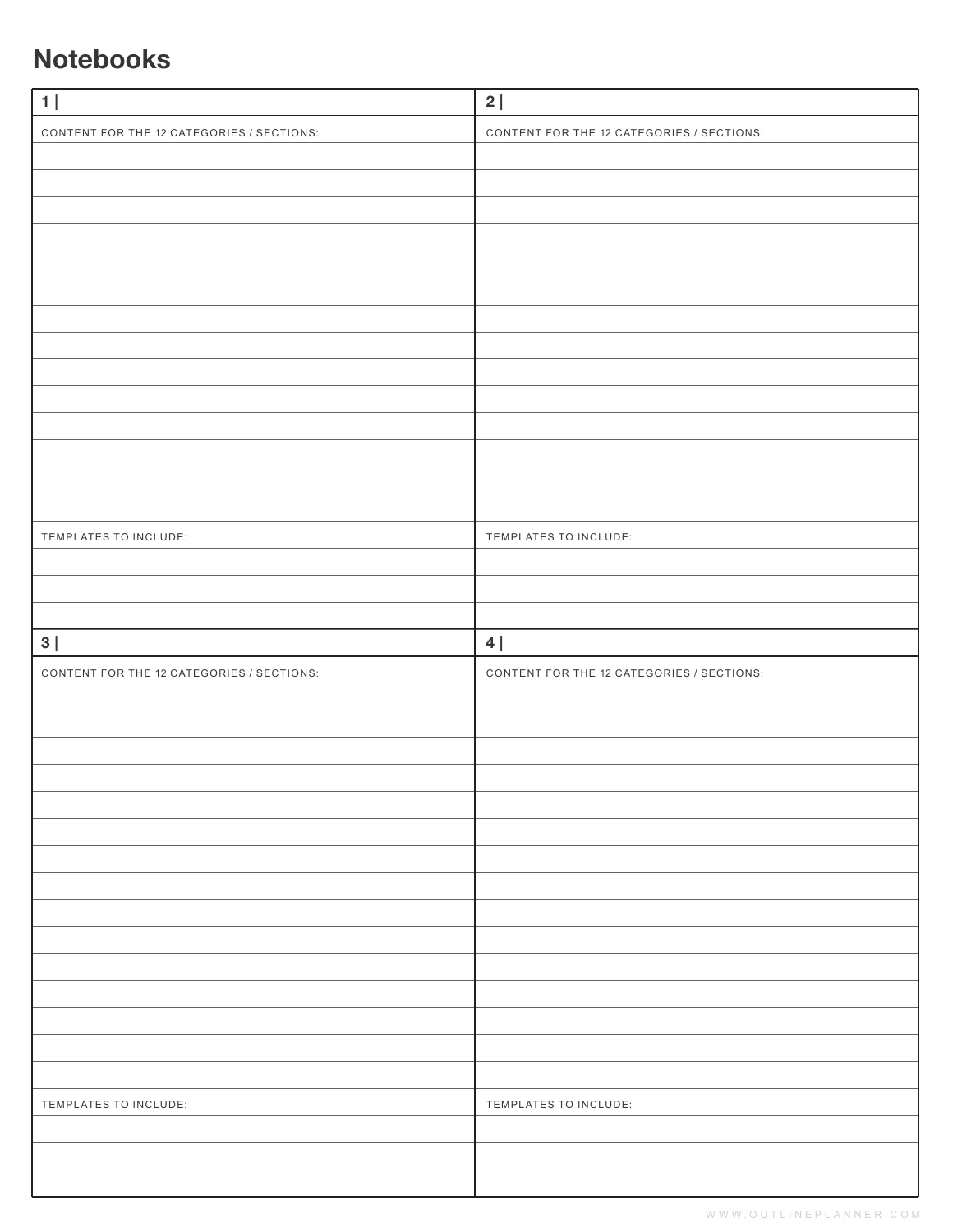#### **Notebooks**

| 5                                         | 6                                         |
|-------------------------------------------|-------------------------------------------|
| CONTENT FOR THE 12 CATEGORIES / SECTIONS: | CONTENT FOR THE 12 CATEGORIES / SECTIONS: |
|                                           |                                           |
|                                           |                                           |
|                                           |                                           |
|                                           |                                           |
|                                           |                                           |
|                                           |                                           |
|                                           |                                           |
|                                           |                                           |
|                                           |                                           |
|                                           |                                           |
|                                           |                                           |
|                                           |                                           |
|                                           |                                           |
|                                           |                                           |
| TEMPLATES TO INCLUDE:                     | TEMPLATES TO INCLUDE:                     |
|                                           |                                           |
|                                           |                                           |
|                                           |                                           |
| 7                                         |                                           |
|                                           |                                           |
| CONTENT FOR THE 12 CATEGORIES / SECTIONS: |                                           |
|                                           |                                           |
|                                           |                                           |
|                                           |                                           |
|                                           |                                           |
|                                           |                                           |
|                                           |                                           |
|                                           |                                           |
|                                           |                                           |
|                                           |                                           |
|                                           |                                           |
|                                           |                                           |
|                                           |                                           |
|                                           |                                           |
|                                           |                                           |
|                                           |                                           |
| TEMPLATES TO INCLUDE:                     |                                           |
|                                           |                                           |
|                                           |                                           |
|                                           |                                           |